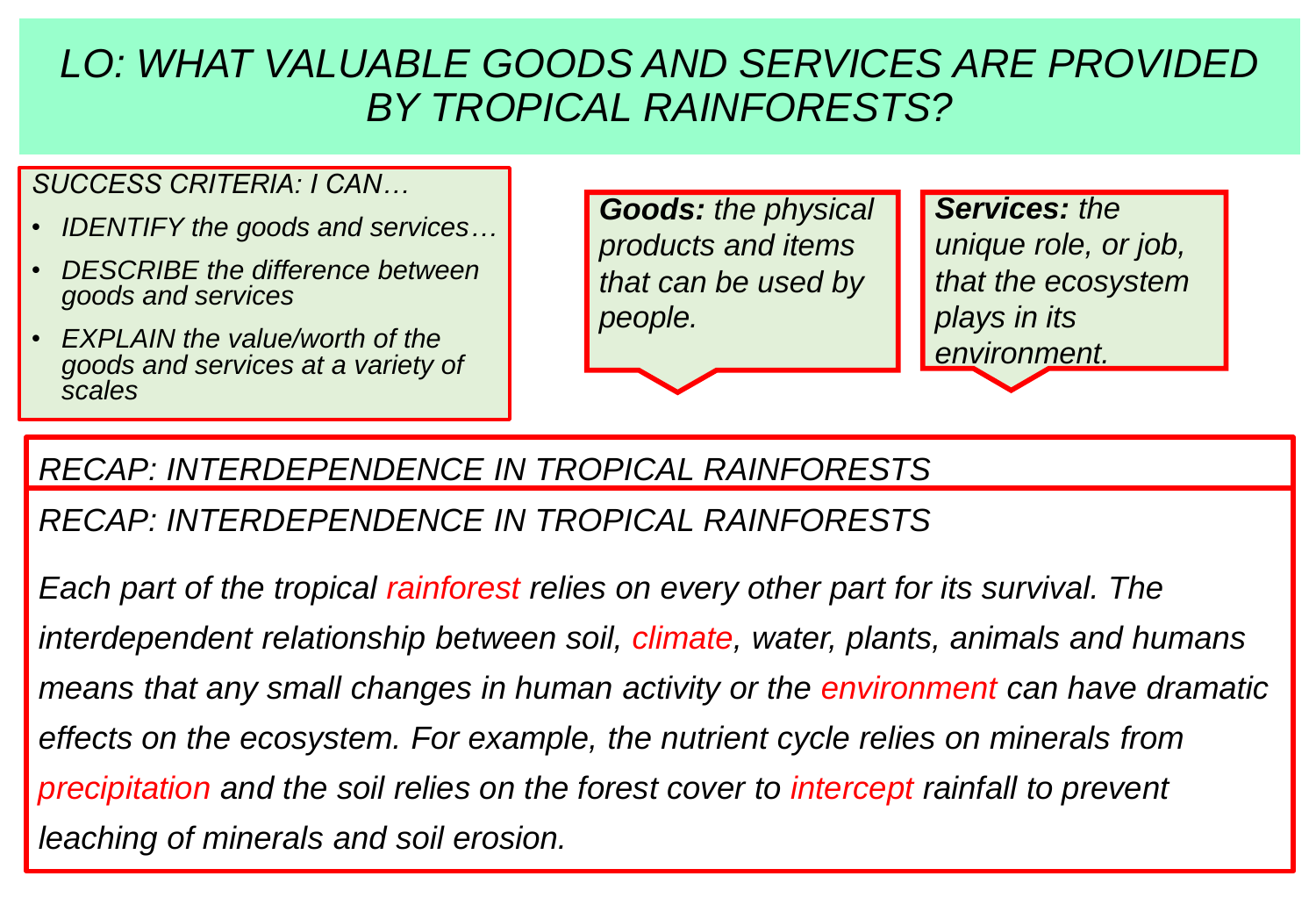*SUCCESS CRITERIA: I CAN…*

- *IDENTIFY the goods and services… (1-2)*
- *DESCRIBE the difference between goods and services (3-4)*
- *EXPLAIN the value/worth of the goods and services at a variety of scales (5+)*

*Goods: the physical products and items that can be used by people.*

**Services: the** *unique role, or job, that the ecosystem plays in its environment.*



# *GOODS, SERVICES OR BOTH?*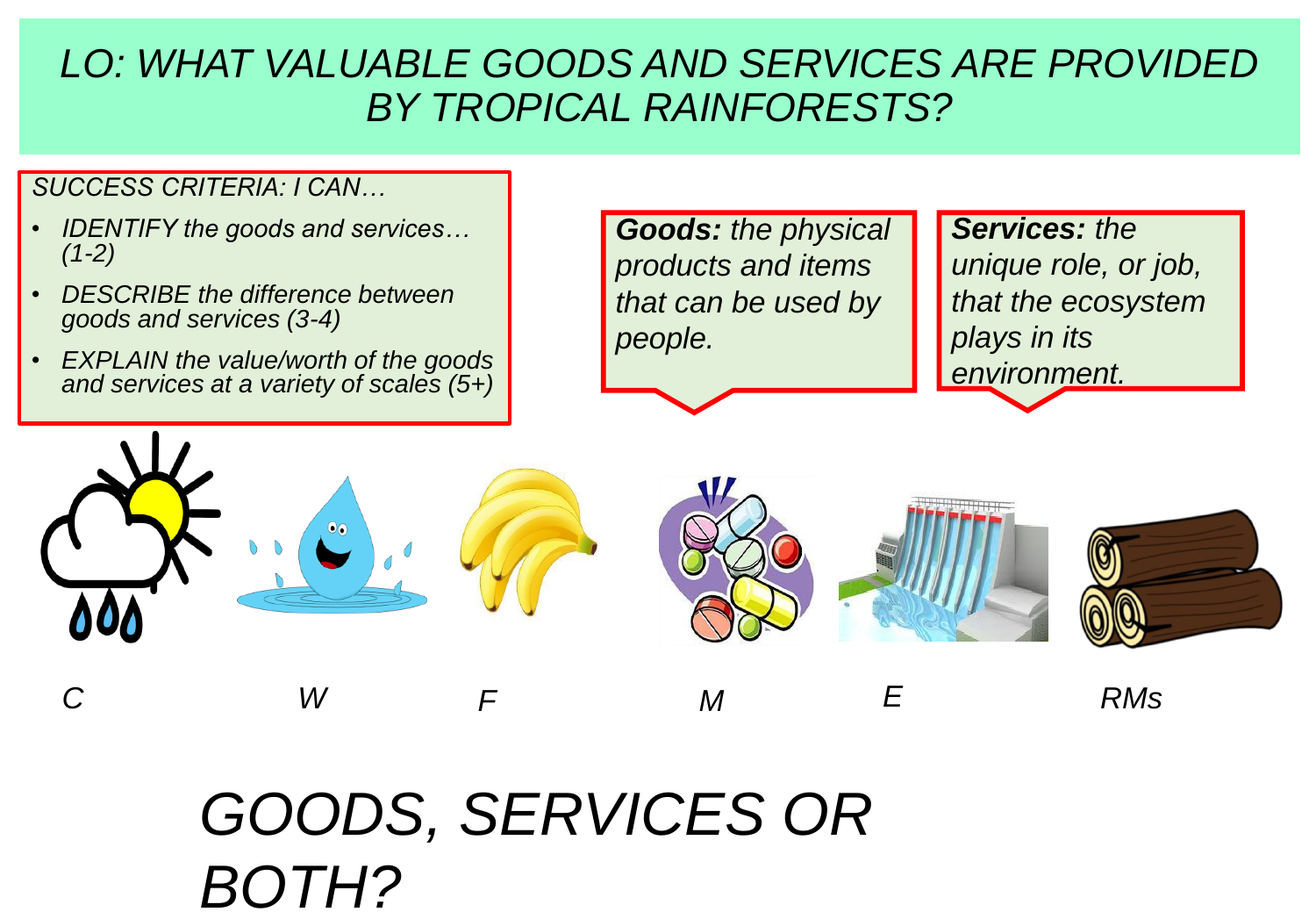# **Over To You:**

- Visit the 'learning stations' positioned around the room [10 mins]
- Come back in a position to
- a) create a five fact 'Did You Know' infographic
- b) Rank the goods and services in order of importance









• *DESCRIBE the difference between goods and services (3-4)*

*SUCCESS CRITERIA: I CAN…*

• *EXPLAIN the value/worth of the goods and services at a variety of scales (5+)*

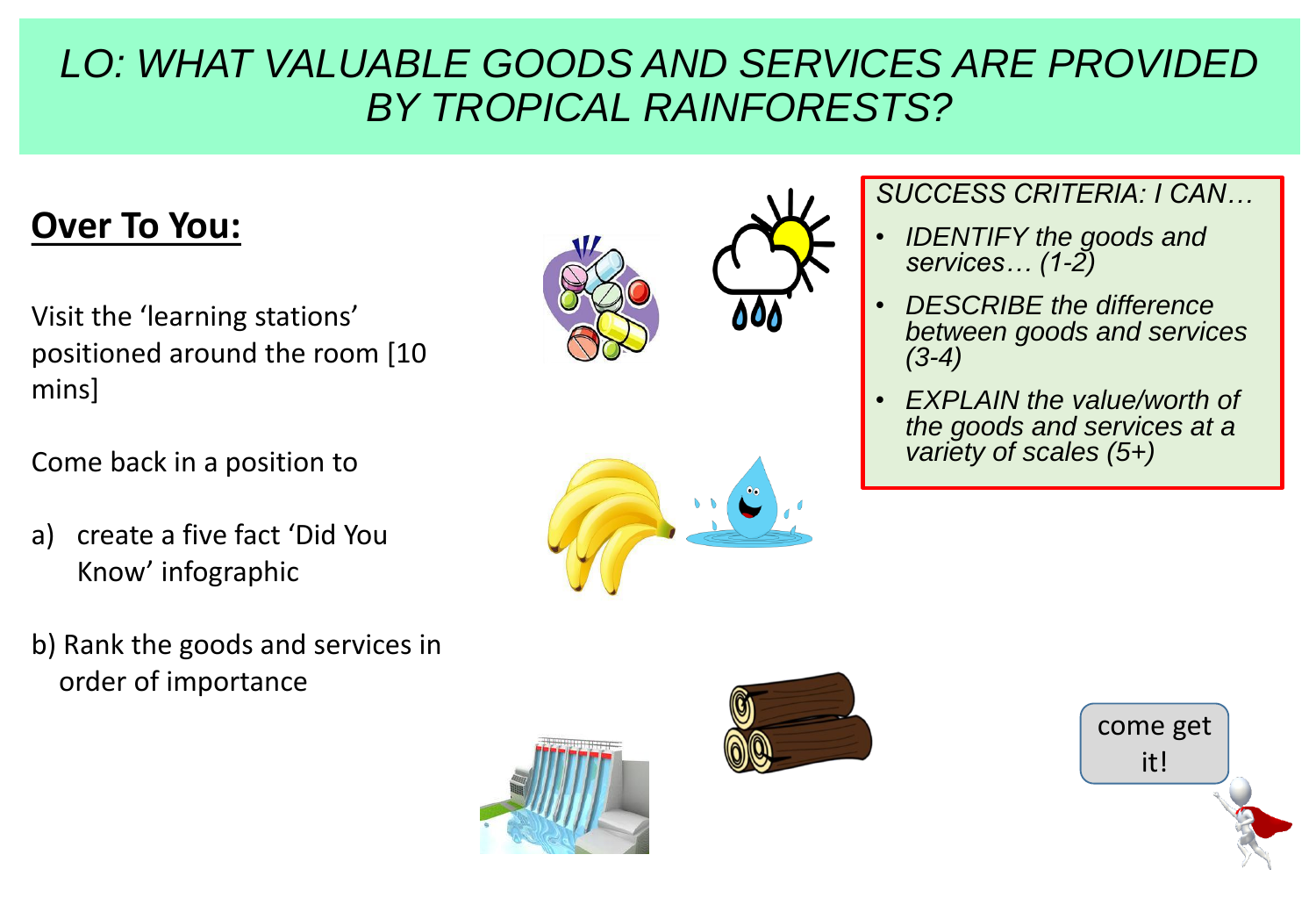| TASK:                                                                                                                                                                                                          | <b>GOODS</b>                                                                  |                                                              | <b>SERVICES</b>                                                                                                                                                    |
|----------------------------------------------------------------------------------------------------------------------------------------------------------------------------------------------------------------|-------------------------------------------------------------------------------|--------------------------------------------------------------|--------------------------------------------------------------------------------------------------------------------------------------------------------------------|
| Draw a table like the one<br>opposite. Use the learning<br>station information to complete<br>the table by categorising<br>information as goods or<br>services.<br>Challenge:<br>Categorise each statement as: | 25% of modern medicine<br>come from rainforest<br><i>ingredients (Global)</i> |                                                              | Rainforests act as carbon<br>sinks, removing and storing<br>about 15% of our carbon<br>dioxide emissions every<br>year, this helps slow global<br>warming (Global) |
| Local (the rainforest itself)<br><b>National (the country)</b><br>Global (the world)                                                                                                                           |                                                                               |                                                              |                                                                                                                                                                    |
| <b>Goods: the physical</b>                                                                                                                                                                                     |                                                                               |                                                              |                                                                                                                                                                    |
| products and items<br>that can be used by <b>Services:</b> the<br>people.<br>unique role, or job,<br>that the ecosystem                                                                                        |                                                                               |                                                              | <b>SUCCESS CRITERIA: I CAN</b>                                                                                                                                     |
|                                                                                                                                                                                                                |                                                                               |                                                              | <b>IDENTIFY the goods and services</b>                                                                                                                             |
|                                                                                                                                                                                                                |                                                                               | <b>DESCRIBE</b> the difference between<br>goods and services |                                                                                                                                                                    |
| plays in its<br>environment.                                                                                                                                                                                   |                                                                               |                                                              | <b>EXPLAIN the value/worth of the</b><br>goods and services at a variety of<br>scales                                                                              |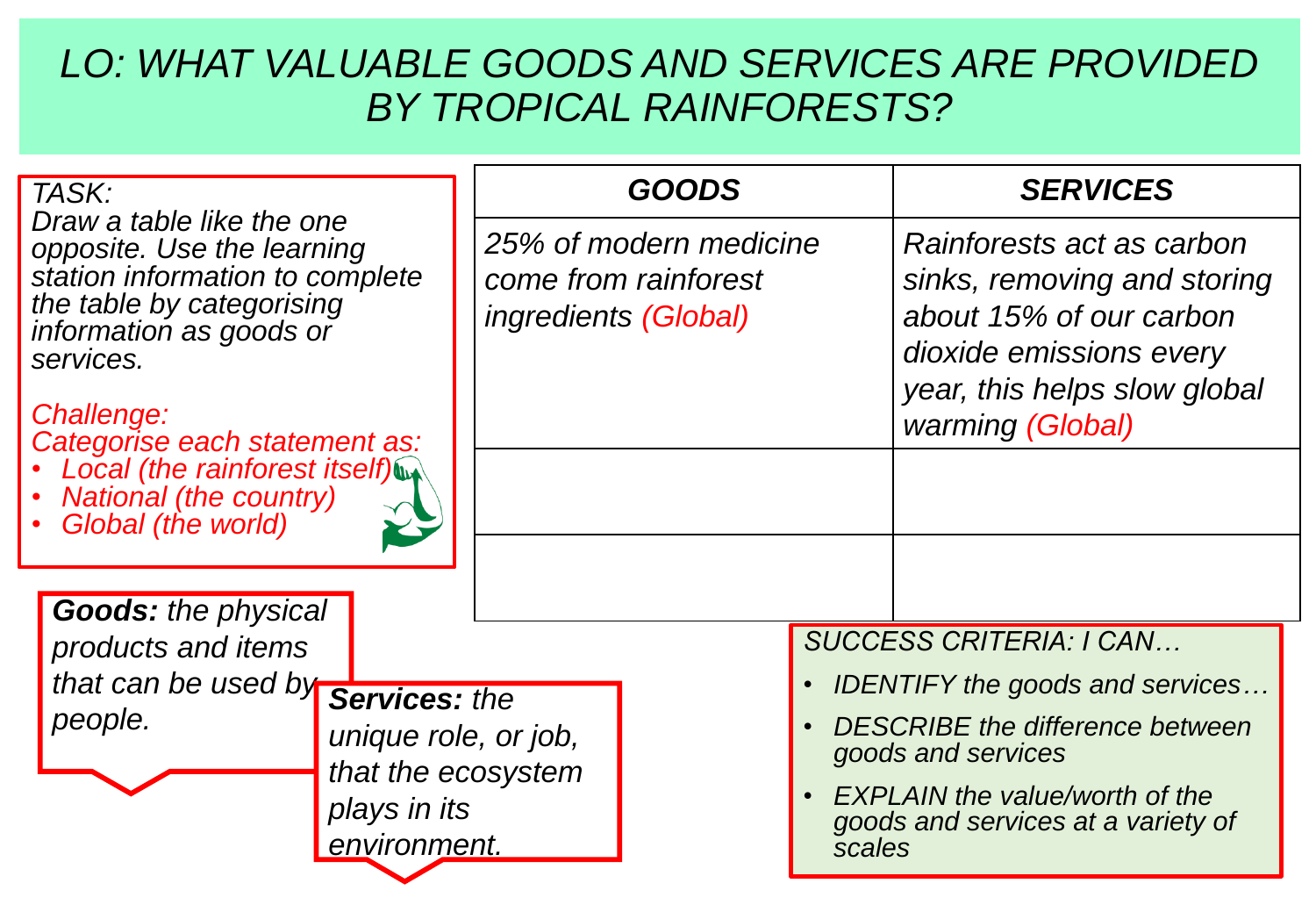



**Know:** what goods and services are provided by rainforests **Understand** that the importance of these can sometimes extend way beyond the local area